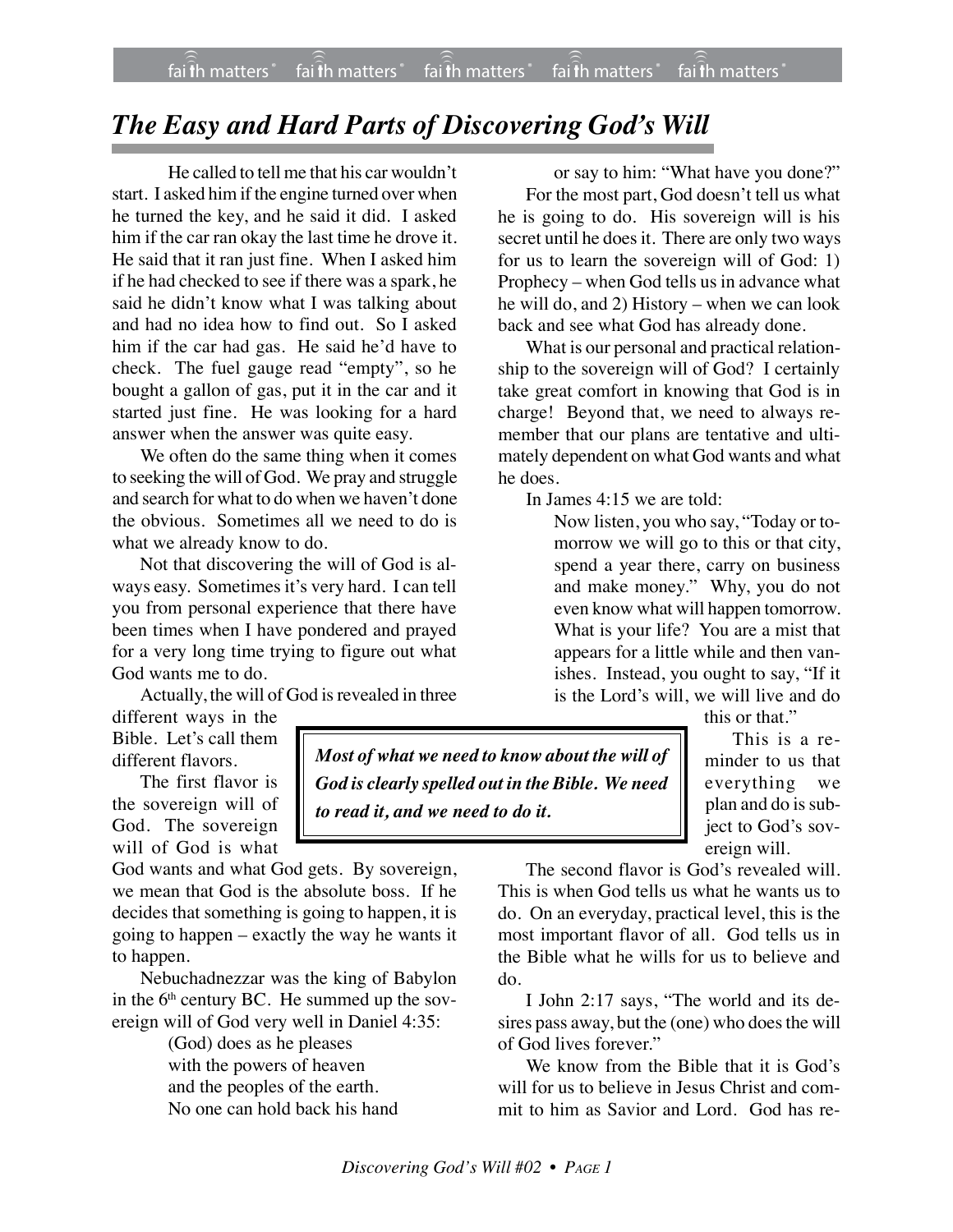vealed to us that Christians should profess their faith in Jesus Christ through baptism in the name of the Father and of the Son and of the Holy Spirit. In the Ten Commandments God tells us that his will is for us to not have idols, tell the truth, never steal and don't commit adultery.

In I Thessalonians 4:3-5 we read:

It is God's will that you should be sanctified: that you should avoid sexual immorality; that each of you should learn to control his own body in a way that is holy and honorable, not in passionate lust like the heathen, who do not know God.

And, there are other verses where we find God's will for our lives. I Thessalonians 5:18 reminds us to "Give thanks in all circumstances, for this is God's will for you in Christ Jesus." In I Peter 3:17 we are told, "It is better, if it is God's will, to suffer for doing good than for doing evil."II Corinthians 6:14, "Do not be yoked together with unbelievers*.*" And Ephesians 5:18, "Do not get drunk on wine, which leads to debauchery. Instead, be filled with the Spirit."

The Bible tells God's will about husbands and wives, parents and children, employers and employees, paying taxes, obeying the laws, studying the Bible, and much more. It is very interesting that the Bible says little or nothing about the career we're to follow but a great deal about how we're to behave in our jobs. God has not told us whom we are to marry, but he has told us how to have a Christian marriage. We are not instructed on which highway to drive, but he has clearly instructed us about controlling our anger (when in stressful driving situations).

Imagine someone asking God to reveal his will about which apartment to rent or which house to buy or which car to lease. God replies by asking, "Have you been baptized?" "Have you asked forgiveness from that person you hurt?" "Have you paid your taxes?" "Have you told the truth?"

I sometimes wonder if God doesn't think to himself, "I've revealed my will to you on dozens of important matters and you haven't listened. Why should I tell you what to do when you don't listen to me anyway?" Most of what we need to know about the will of God is clearly spelled out in the Bible. We need to read it, and we need to do it.

That brings us to the third flavor: the personal will of God. This is when God gives specific direction to individuals. He tells a person how to decide a personal issue.

Joseph faced the toughest personal decision of his life. He fiancee, Mary, was pregnant. He knew that he was not the father. He agonized over what to do and was leaning toward breaking off the relationship. God gave him personal direction.

Matthew 1:20 tells us, "An angel of the Lord appeared to him in a dream and said, 'Joseph, son of David, do not be afraid to take Mary home as your wife, because what is conceived in her is from the Holy Spirit.'" That was a revelation of the personal will of God to Joseph in that specific situation.

St. Paul was in Jerusalem with threats against his life. God revealed to Paul that he should leave Jerusalem and go to Rome. In Acts 23:11 we are told, "The following night the Lord stood near Paul and said, 'Take courage! As you have testified about me in Jerusalem, so you must also testify in Rome.'" The personal will of God for St. Paul was that he testify about Christ in the capital city of Rome.

Throughout the Bible, and at times since then, God has given direct, specific declarations of his will to individuals. However, it is relatively uncommon. It is not the normal or usual way for God's will to be discovered.

The Internal Revenue Service sometimes gives individual tax rulings (or letters) that tell you what to do in completing your annual income tax return. However, most of us can find out what we are supposed to do by just following the instructions that come with the tax return forms. In other words, the general instruc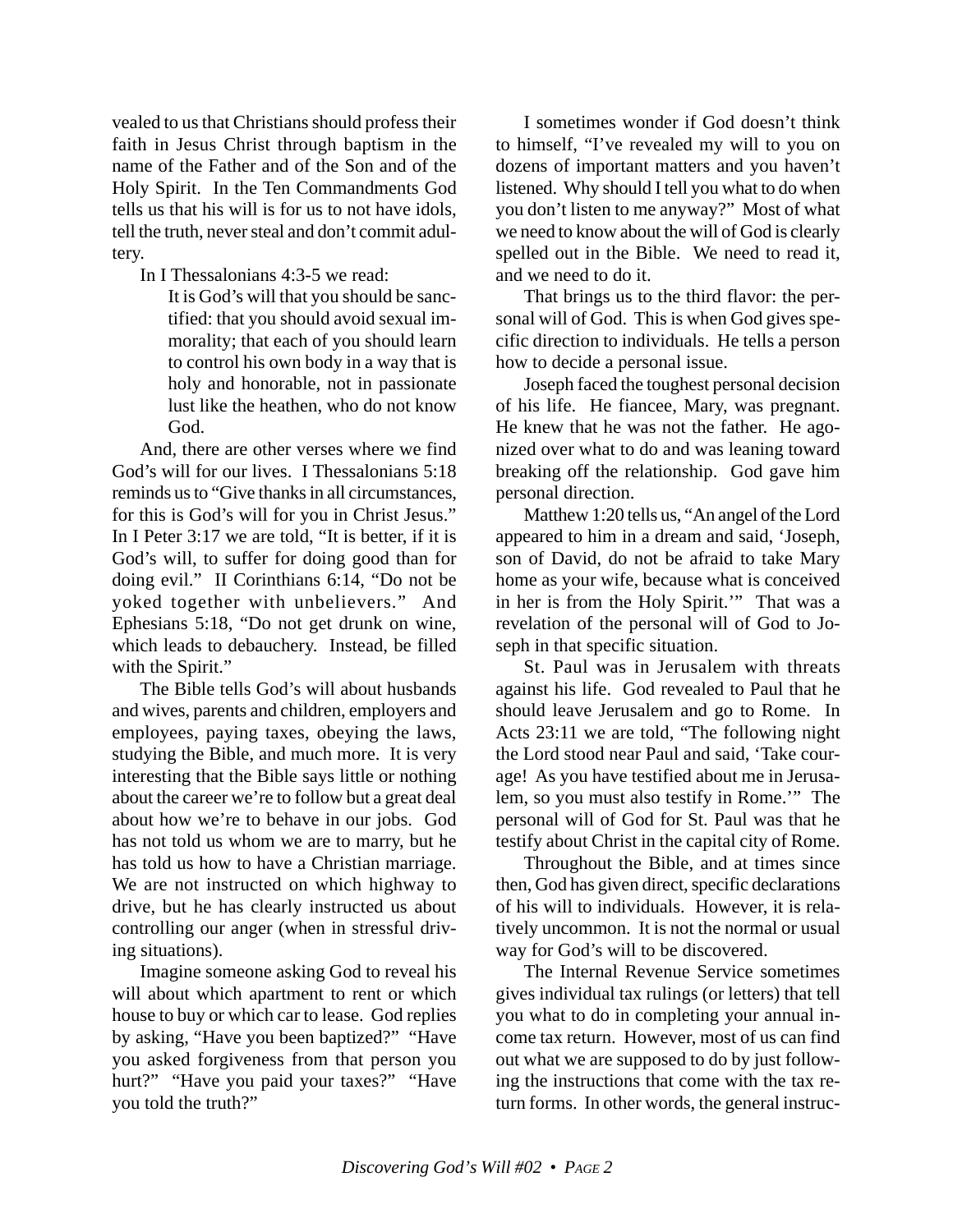tions are adequate for tens of millions of taxpayers, but a few dozen or a few hundred sometimes receive personal instructions. Those personal letters apply only to those taxpayers to whom they are addressed – they don't apply to everyone.

God has given to us the instruction book of life called the Bible. For most people, most of the time, it tells us most of what we need to know. Sometimes God gives personal, special instructions to individuals - information that applies directly and personally to them.

There's something else interesting in the biblical examples of God revealing his specific will to individuals. For the most part, they never asked. There is no record of Joseph asking for an angel to tell him what to do. There isn't a record of Paul requesting an appearance of the Lord to tell him about going from Jerusalem to Rome. These were initiatives from God more than requests from individuals.

It's helpful for us to understand the relationship between God's will and God's wisdom. God has revealed enormous direction for our lives in the Bible. He has told us what he wants

And then James 1:5-6 talks about a situation where we have the revealed will of God, but we're not sure how to apply it to our own lives and we're wondering if God might be upset with us because we haven't figured it out. There we are told:

> If any of you lacks wisdom, he should ask God, who gives generously to all without finding fault, and it will be given to him. But when he asks, he must believe and not doubt, because he who doubts is like a wave on the sea, blown and tossed by the wind.

We sometimes misunderstand how to discover the will of God. We pray for God to show us where to go on vacation, which church to attend or how much medicine to take. What God wants us to do is listen to the Bible, obey what he says and then use wisdom to apply his revealed will to our situation.

Let's suppose you're trying to figure out whom to marry. God has already revealed that he doesn't want a Christian to marry an unbeliever. We know God's will about that. God has already revealed that husbands and wives

and how we are to live. What we most often need is wisdom to figure out how to take this information from God and apply it to the specific situations of our lives.

Proverbs 16:16 says, "How much better to get wisdom than gold, to choose understanding rather than silver!" Proverbs 24:14: "Know also that wisdom is sweet to your soul; if you find it, there is a future hope for you, and your hope will not be cut off." Ephesians 1:7-8, "In him we have redemption through his blood, the forgiveness of sins, in accordance with the riches of God's grace that he lavished on us with all wisdom and understanding." James 3:17, "The wisdom that comes from heaven is first of all pure; then peace-loving, considerate, submissive, full of mercy and good fruit, impartial and sincere."

*What God wants us to do is listen to the Bible, obey what he says and then use wisdom to apply his revealed will to our situation.*

are to submit to one another, to treat each other with kindness and to provide physically and spiritually for the

family. We know God's will about how to live inside a marriage.

But we don't know whether to marry a specific person. What do we do? We should not expect a personal revelation from God that says a specific name. Rather, we should ask God for wisdom to make the right choice. Within God's revealed will and with God's gift of wisdom we are to make the choice that will please God and be best for us.

God wants us to commit to him. In fact, he wants us to make the decision in advance to do whatever he wants us to do. Pray with Jesus, " . . . not my will but thy will be done." Pray and